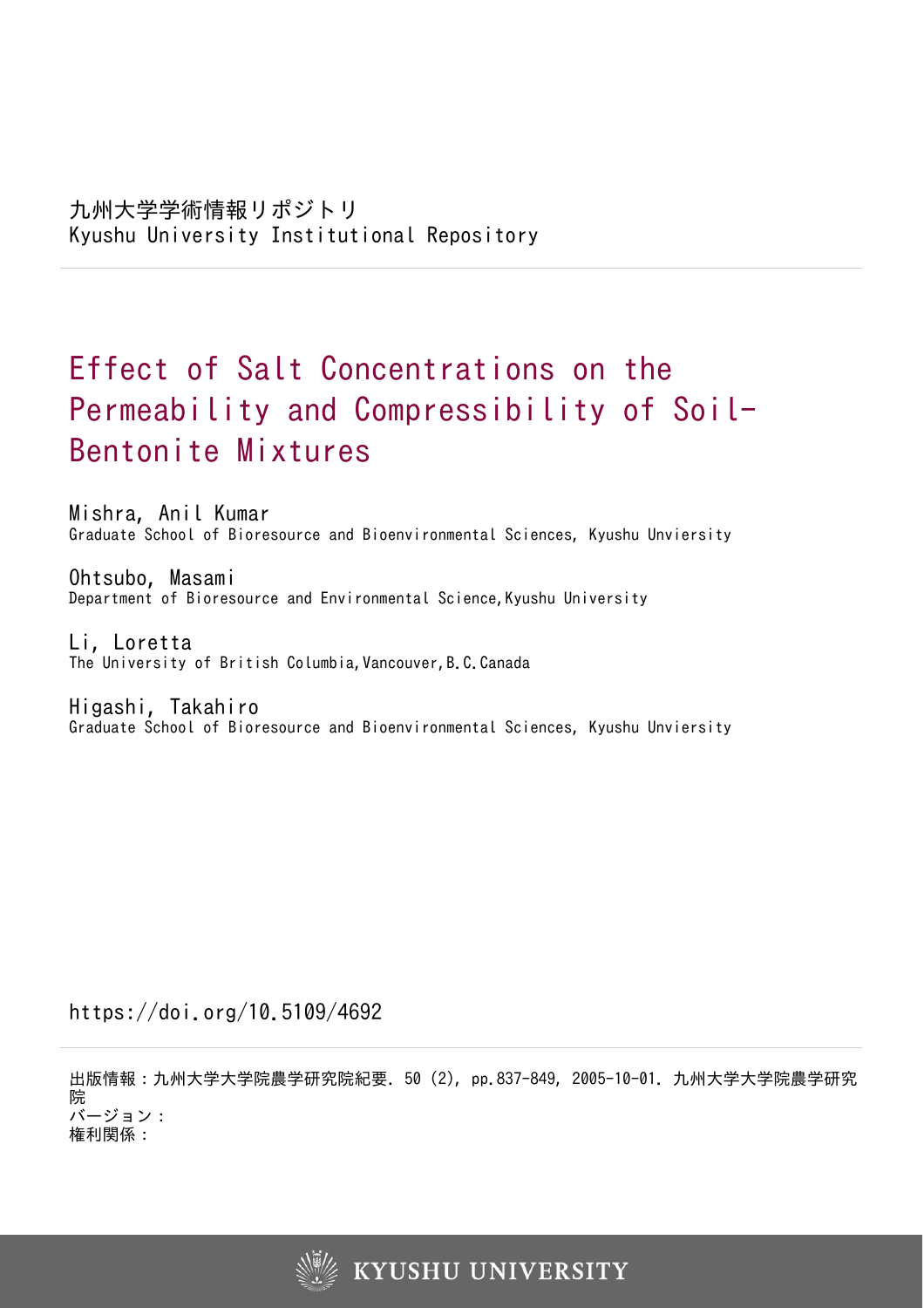# Effect of Salt Concentrations on the Permeability and Cornpressibility of Soil-Bentonite Mixtures

# Anil Kumar MISHRA<sup>1\*</sup>, Masami OHTSUBO<sup>2</sup>, Loretta LI<sup>3</sup> and Takahiro HIGASHI<sup>2</sup>

Laboratory of Soil Environmental Engineering, Division of Regional Environrnental Science, Department of Bioresource and Environmental Science, Faculty of Agriculture, Kyushu University, Fukuoka-812-8581 , Japan (Received June 30, 2005 and accepted July 26, 2005)

The influence of NaCl and  $CaCl<sub>2</sub>$  at various concentrations on permeability and compressibility of mixtures of basalt soil and bentonite has been investigated. Comparison of hydraulic conductivity  $(k)$  for different salt solutions shows that the divalent cation have more effect than monovalent cation. Comparison of different salt concentrations for a particular salt on a particular soil mixture shows that the  $k$  decreases with decreasing salt concentration. This decrease can be attributed to an increase in diffuse double layer thickness. A change in salt concentration from O (Deionized Water) to 0.01 moL/L did not produce any significant effect on the  $k$  for the basalt soil-bentonite mixture of proportion 100:20, but a further increase in salt concentration had a pronounced effect on  $k$ . The compressibility of the soil mixtures was reduced with increasing salt concentration of the pore fluid.

Key words: Clay, permeability, compressibility, salt solution, liquid limit, swelling, diffuse double layer thickness

#### INTRODUCTION

Clay liners are frequently installed at waste disposal sites to prevent pollutant migration and to minimize or eliminate the risk for ground water contamination due to 10w permeability and adsorption capability of the liner material. Liner materials generally consist of mixtures of the bentonite and a locally available soil. The presence of bentonite, which is primarily composed of mineral montmorillonite reduces the hydraulic conductivity of the liner material. Fine particles, interlayer swelling and a thick layer of bound water associated with montmorillonite cause bentonite to exhibit low permeability to passage of water (Mesri and Olson 1971). These factors however make the bentonite sensitive to chemical interactions which can cause the hydraulic conductivity to increase (Gleason et al., 1997; Petrov et al., 1997; Ruhl and Daniel 1997). Chemicals in the landffl leachate with low dielectric constant, high electrolyte concentration, or high cation valence may cause the diffuse double layer of bentonite to shrink which in turn leads to

l Laboratory of Soil Environmental Engineering, Division of Regional Environmental Science, Department of Bioresource and Environmental Science, Graduate school of Bioproduction and Environmental Sciences, Kyushu University

<sup>2</sup> Laboratory of Soil Environmental Engineering, Division of Regional Environmental Science, Department of Bioresource and Environmental Science, Kyushu University

<sup>3</sup> Department of Civil Engineering, The University of British Columbia, Vancouver, B. C, Canada

<sup>\*</sup> Corresponding author (E-mail: anilk\_iisc@yahoo.co.in)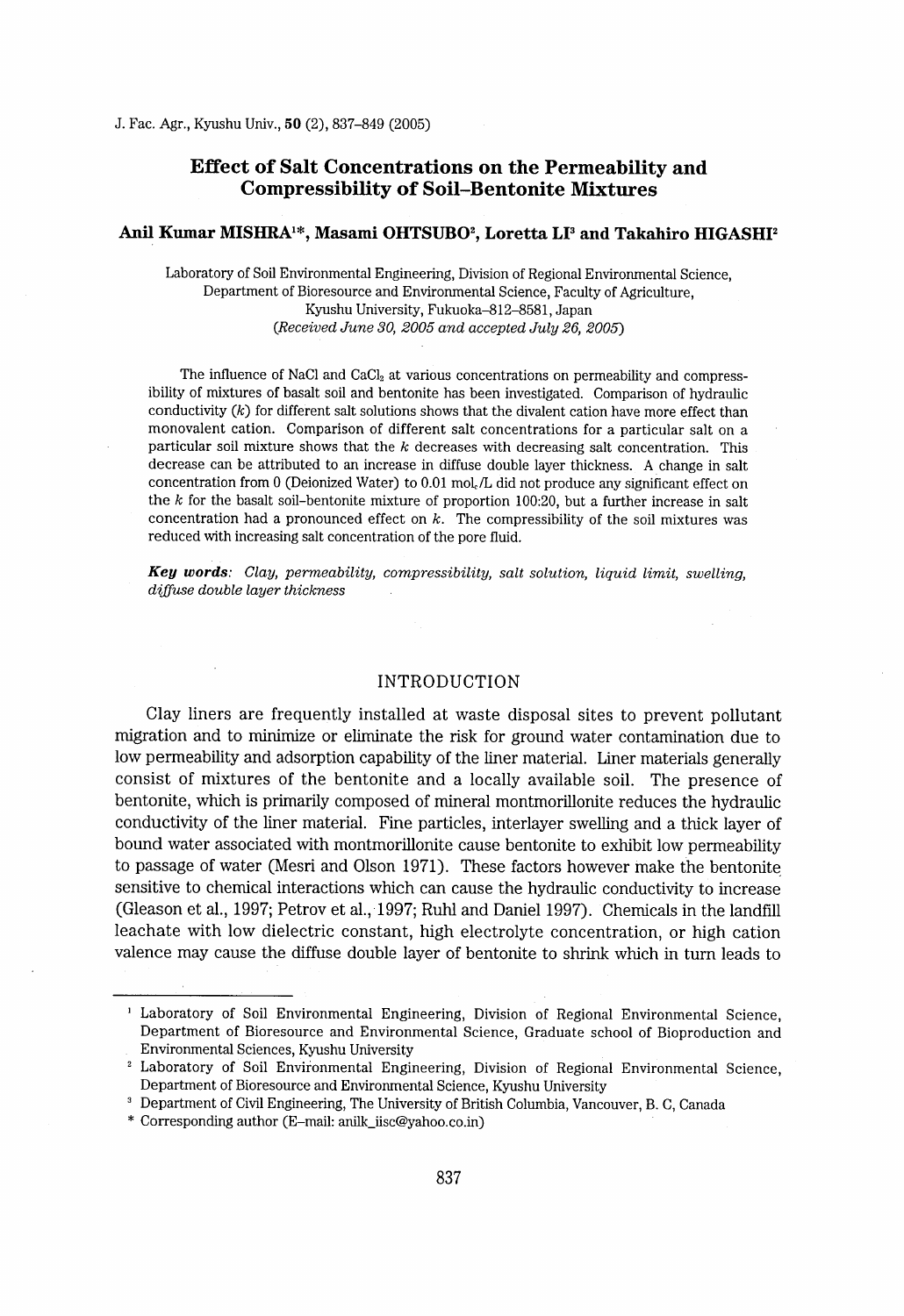an increase in the hydraulic conductivity. This would also cause the change in the compressibility of liner materials under overburden pressures.

With the growing economy of Japan, the generation of municipal solid waste has reached 50 million tonnes per year. Due to limited availabllity of land, this huge amount of waste has been reduced by incineration with the residue of fly ash and bottom ash disposed in controlled landfills having a chemical compatible clay liner of hydraulic conductivity  $\leq 1 \times 10^{-6}$ cm/sec. For engineered landfill sites, the performance of clay liners is based on retention capacity and low hydraulic conductivity, which could be effected by the presence of cations like Na and Ca in the fly ash and bottom ash (Ohtsubo et al., 2004). Presence of these salts could affect the hydrauhc conductivity of soil liner and reduce the sorption capacity of heavy metals onto the soil liner (Yong and Sheremata 1991), in turn reducing the usefulness of the liner. In order to design a secure clay liner, it is important to have a better understanding of the effect of those cations of different concentration on the liner material.

Numerous studies have been made on the effect of these salt solutions on the permeability of the bentonite alone (Olson and Mesri 1970; Mesri and Olson 1971; Petrov et al., 1997; Jo et al., 2001). Very few attempts (Studds et al., 1998) have been made to study the effect of salt solutions on the permeability of the soil mixtures, though in a real situation a mixture of locally available soil and bentonite constitute the clay liner material. In regards to the determination of the hydraulic conductivity of clayey soil, the consolidation test has been widely used (Newland and Alley 1960, Mesri and Olson 1971, Budhu et al., 1991, Sivapullaiah et al., 2000). This test generally provides the hydraulic conductivity comparable with the permeability test (Terzaghi 1923, Casagrande and Fadum 1944) although slightly underestimates the hydraulic conductivity compared with the permeability test (Taylor 1942, Mitchell and Madson 1987) . The purpose of this study was to investigate the change in the properties such as hydraulic conductivity and compressibility of basalt soil and bentonite mixtures due to permeation of NaCl and  $CaCl<sub>2</sub>$ of various concentrations using a consolidation, test.

#### MATERIALS AND METHODS

#### Materials

For the liquid limit and consolidation tests, the mixtures of weathered basalt soil (referred as basalt soil hereafter) and bentonite in the dry weight proportion of 100:20 and 100:10 were used. The bentonite was used as a buffering material for the clay liner. The basalt soil was collected from Uwaba plateau of Saga prefecture, Japan. The samples for the test were prepared by adding solutions with various concentrations, namely 1, 0.1, 0.01, 0.001 and 0 mol./L (i.e. deionized (DI) water). The symbol of mol./L indicates the unit of mole charge per liter, which is equivalent to the formerly used normality (N).

The particle size distribution was obtained by dry sieving and hydrometer analysis as per ASTM D 422. 70.5% by weight of the particles of basalt soil were smaller than  $75~\mu$ m in diameter. The physical and chemical properties of the bentonite and basalt soil are presented in Table 1.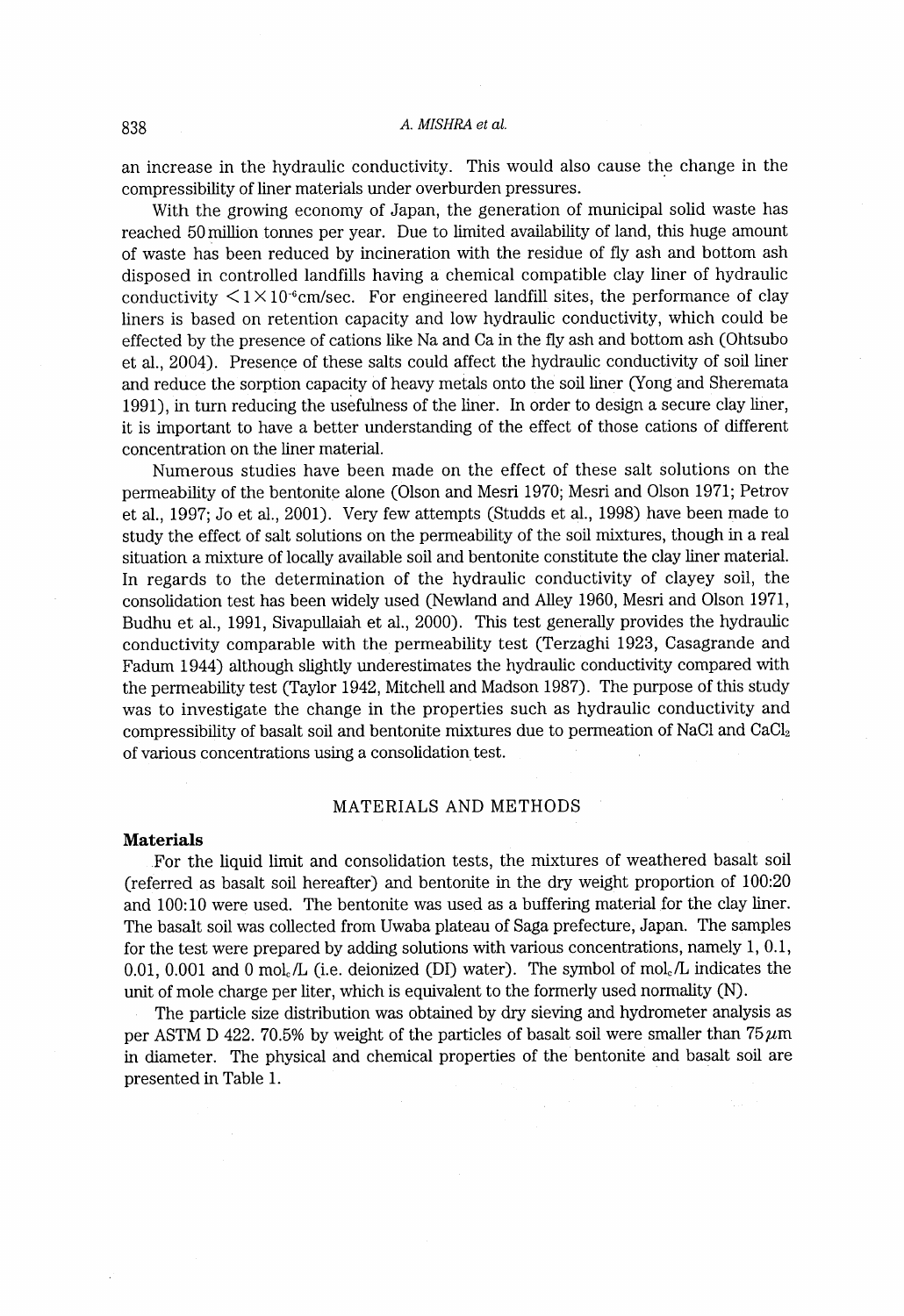| Properties                           | Basalt | Bentonite |
|--------------------------------------|--------|-----------|
| Liquid limit (%)                     | 57.1   | 310.5     |
| Plastic limit (%)                    | 29.1   | 54.1      |
| Specific gravity                     | 2.93   | 2.54      |
| Clay ( $\leq$ 2 $\mu$ m) content (%) | 10.1   | 61.4      |
| Cation Exchange Capacity (cmol./kg)  | 20.0   | 52.8      |

Table 1. Properties of basalt soil and bentonite

# Free swell test

The free swell test on the bentonite was conducted according to ASTM D 5890 using DI water and 0.01, 0.1 and 1 mol./L NaCl and CaCl<sub>2</sub> solutions. Approximately 90 mL of DI water or salt solution was poured into a 100mL graduated cylinder and two grams of dry powdered bentonite was placed in the salt solution in 0.1 g increments. Then the cylinder was rinsed with salt solution or DI water and was filled up to the 100mL. After 24 h of exposure the swollen volume of the bentonite was measured.

#### Physical properties of mixtures

The compaction curves (i.e. water content vs dry density relationship) for the two mixtures were determined by adding DI water in accordance with the standard proctor test described in ASTM standard D 698. The liquid limit of the mixtures was determined by both the Casagrande's method (ASTM D 4318) and falling cone method by adding salt solutions with different concentration to dried soil mixtures.

### Consolidation test

Consolidation tests were carried out to determine the hydraulic conductivity and compressibility of the samples. The tests were carried out on the sample of 60mm diameter and 20mm thickness using standard consolidometers according to ASTM D 2435. The samples were prepared by adding NaCl and CaCl, solutions with different concentrations to the basalt soil and bentonite mixtures, and the initial water content of the samples was adjusted to the liquid limit. The inside of the ring was smeared wlth a very thin layer of silicon grease in order to avoid friction between the ring and soil sample. Filter paper was placed at the bottom and top of the sample. A top cap with a porous stone was placed above the soil sample. The entire assembly was placed in the consolidation cell and positioned in the loading frame. The consolidation ring was irnmersed in the liquid with the same composition as the saturating fluid, and the entire consolidation cell was enclosed within a plastic bag to reduce evaporation. Then the consolidation cells were allowed to equilibrate for 24 h prior to commencing the test. ALl the samples were initially loaded with a stress of 4.9 kPa, increasing by an increment ratio of I to a maximum pressure of 1256 kPa.

#### Determination of hydraulic conductivity

From the consolidation test result, a time-settlement curve was obtained at each pressure increment. The coefficient of consolidation  $c<sub>v</sub>$  was obtained using Taylor's square root time ( $\sqrt{T}$ ) method. The coefficient of permeability, k, was calculated by the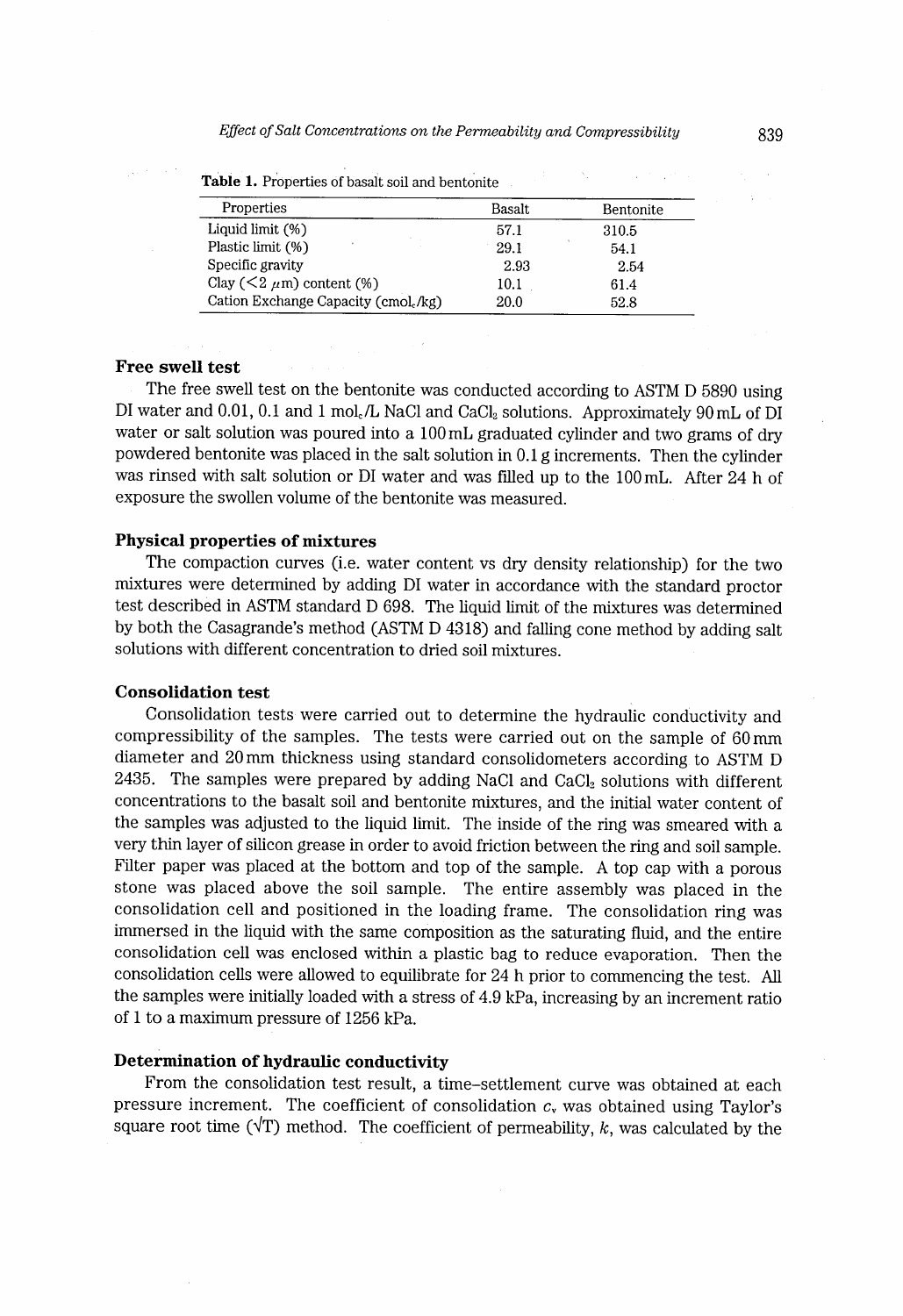#### 840 A. MISHRA et al.

following equation for various pressure increments using the  $c<sub>v</sub>$ , and coefficient of volume change, m.

 $k = c_{\rm v} m_{\rm v} \gamma_{\rm w}$ 

where,  $\gamma_{w}$  is the unit weight of the pore fluid

#### RESULTS AND DISCUSSION

#### Liquid Limit

The influence of the pore fluid on the liquid limit is shown in Fig. 1. With increasing salt concentration the liquid limit decreased. For a given concentration, the NaCl solution gave a higher liquid limit than the  $CaCl<sub>2</sub>$  solution. These trends are quite consistent with diffuse double layer theory. Increasing the salt concentration and the cation valence decreases the inter-particle repulsion which leads the particles to become free to move at lower water contents or lower inter-particle distances, resulting in the decrease of the liquid limit (Warkentin, 1961). Figure I also shows that the change in the liquid limit is small for the concentration range of 0.001 to 0.01 mol. /L.



Fig. 1. Effect of salt concentration on liquid limit of soil mixtures.

### Free swelling

Results of the free swelling test for different salt concentration of NaC1 and CaC12 solutions are shown in Fig. 2. At the sarne salt concentration more swelling occurred for NaCl than for CaCl<sub>2</sub>. For NaCl solutions osmotic as well as hydration swelling takes place,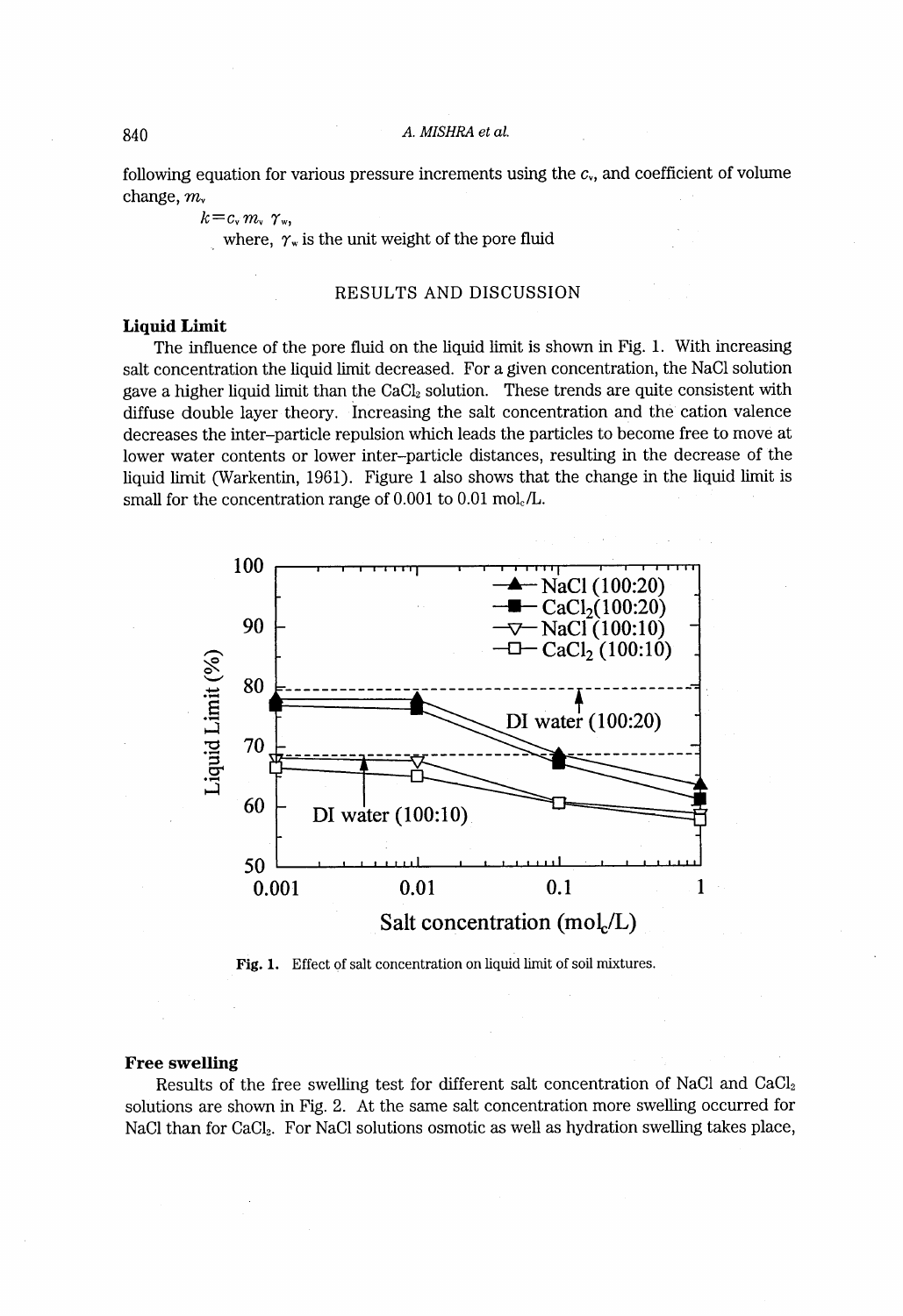allowing the interlayer spacing to become large while for  $CaCl<sub>2</sub>$  solutions only hydration swelling takes place (Norrish and Quirk, 1954; Zhang et al., 1995). With increasing the salt concentration, the swelling volume decreased. When the concentration of cations in the bulk solution increases, water leaves the interlayer region due to the gradient of free energy induced by the elevated concentration in the bulk pore water. A significant reduction in swelling took place when the NaCl concentration was increased from 0.1 to 1 mol. /L. At  $1 \text{ mol}$ . /L the swelling volume was almost the same for the NaCl and CaCl<sub>2</sub> solutions where the interlayer spacing is nearly equal to four monolayers of water (Zhang et al., 1995).



Fig. 2. Effect of salt concentration on swelling of bentonite.

#### Hydraulic conductivity

The hydraulic conductivity of the soil and bentonite mixtures was calculated for various pressures in the consolidation test using experimentally determined c, and  $m_{\nu}$ . Figures 3 to 6 show the relationship between the void ratio and hydraulic conductivity  $(k)$ for salt solutions with different concentrations. From the figures it can be seen that  $\log k$ varied almost linearly with the void ratio. Similar observations have been reported by other investigators (Olson and Daniel, 1981; Pandian et al., 1995) for the samples permeated with pure water. Each of these plots shows that the  $k$  decreases with decreasing void ratio. This reduction results from the decreased void space available for flow and probably a re-orientation of the particles perpendicular to the direction of flow, thereby increasing the tortuosity factor (Quigley et al., 1966). Each of these figures also indicates that  $k$  is consistently lower when the electrolyte concentration in pore water is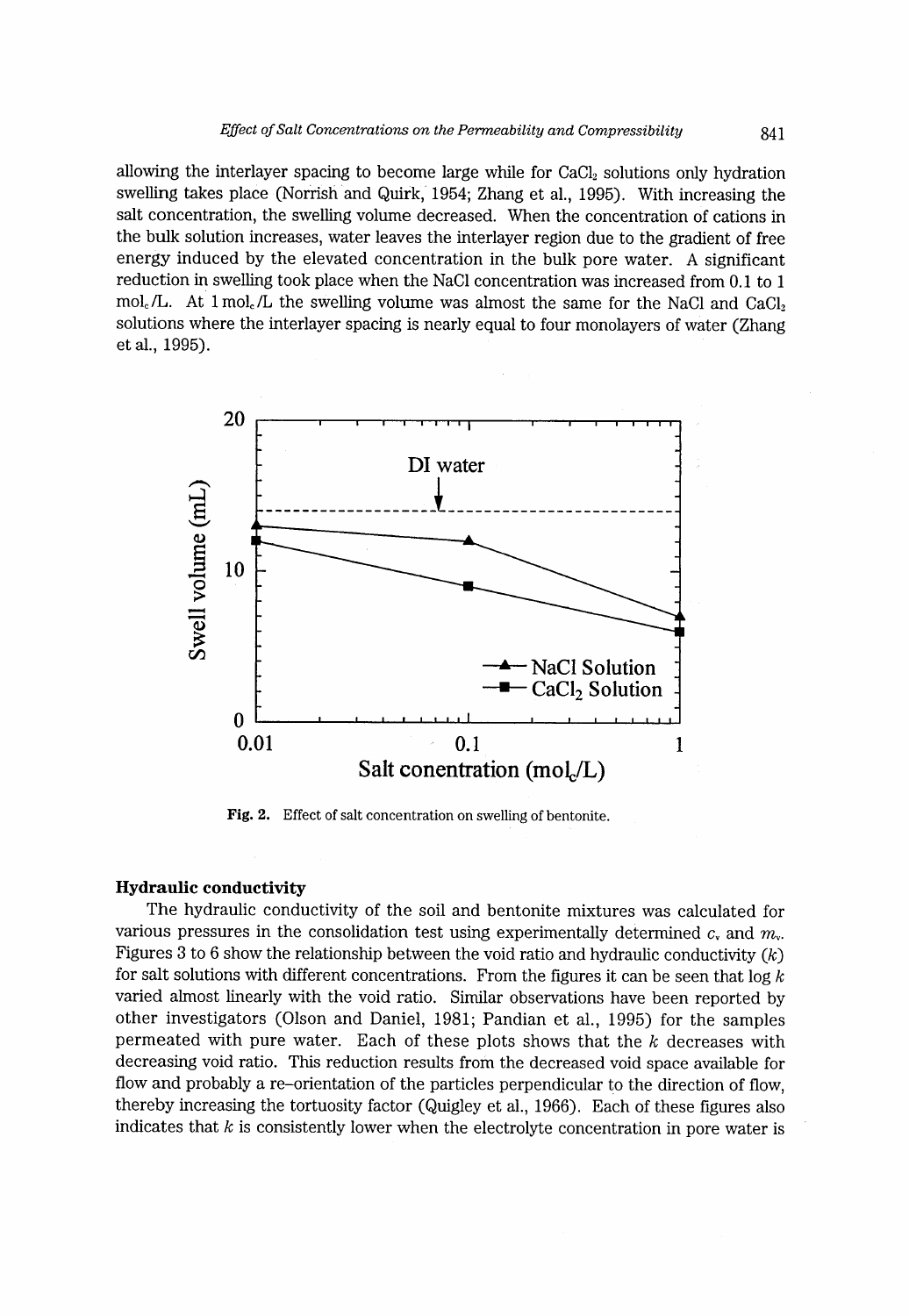

Fig. 3. Hydraulic conductivity versus void ratio for different concentration of NaCl solution for 100:20 mixtures.



Fig. 4. Hydraulic conductivity versus void ratio for different concentration of NaCl solution for 100:10 mixtures.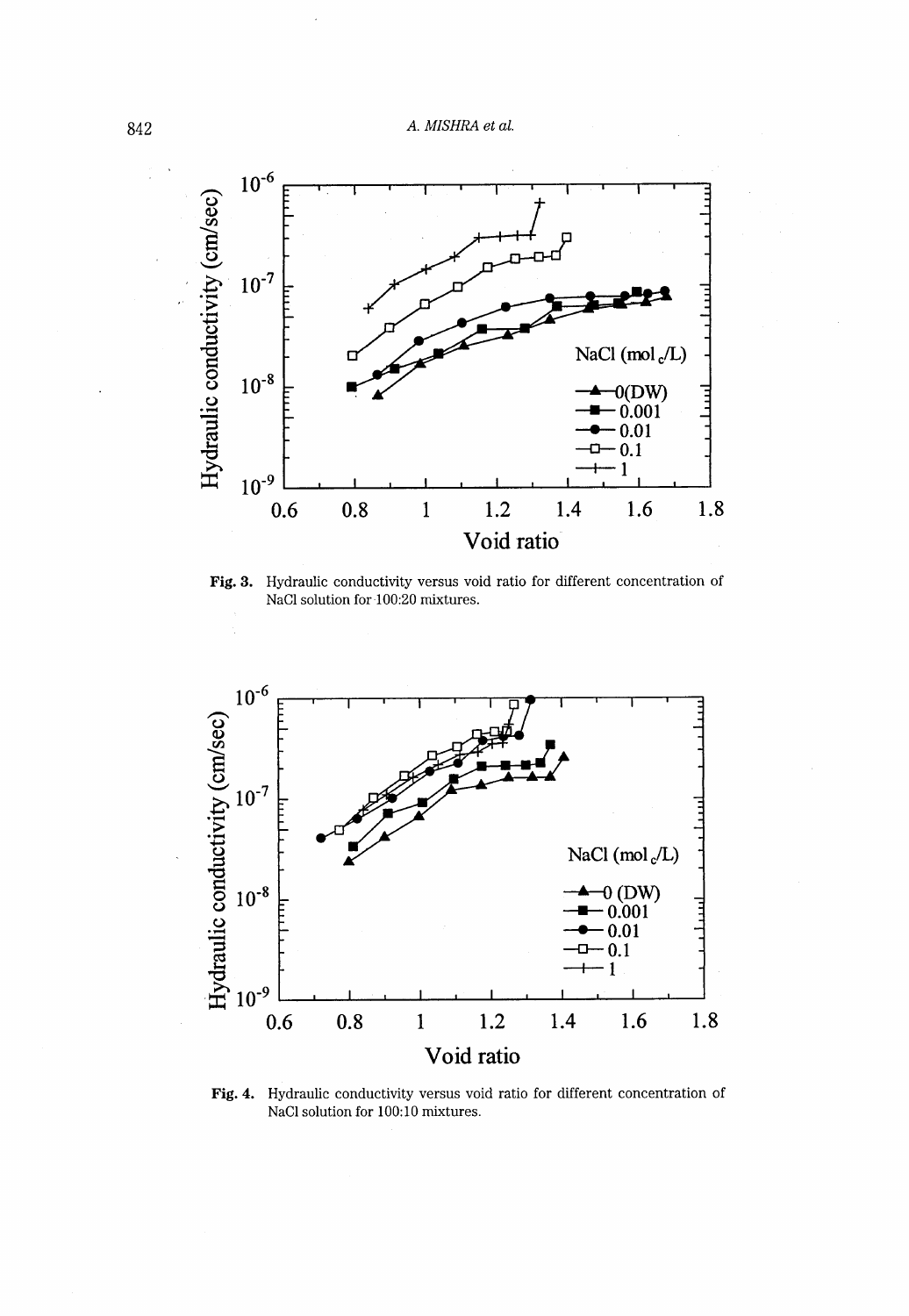

Hydraulic conductivity versus void ratio for different concentration of Fig. 5. CaCl<sub>2</sub> solution for 100:20 mixtures.



CaCl<sub>2</sub> solution for 100:10 mixtures.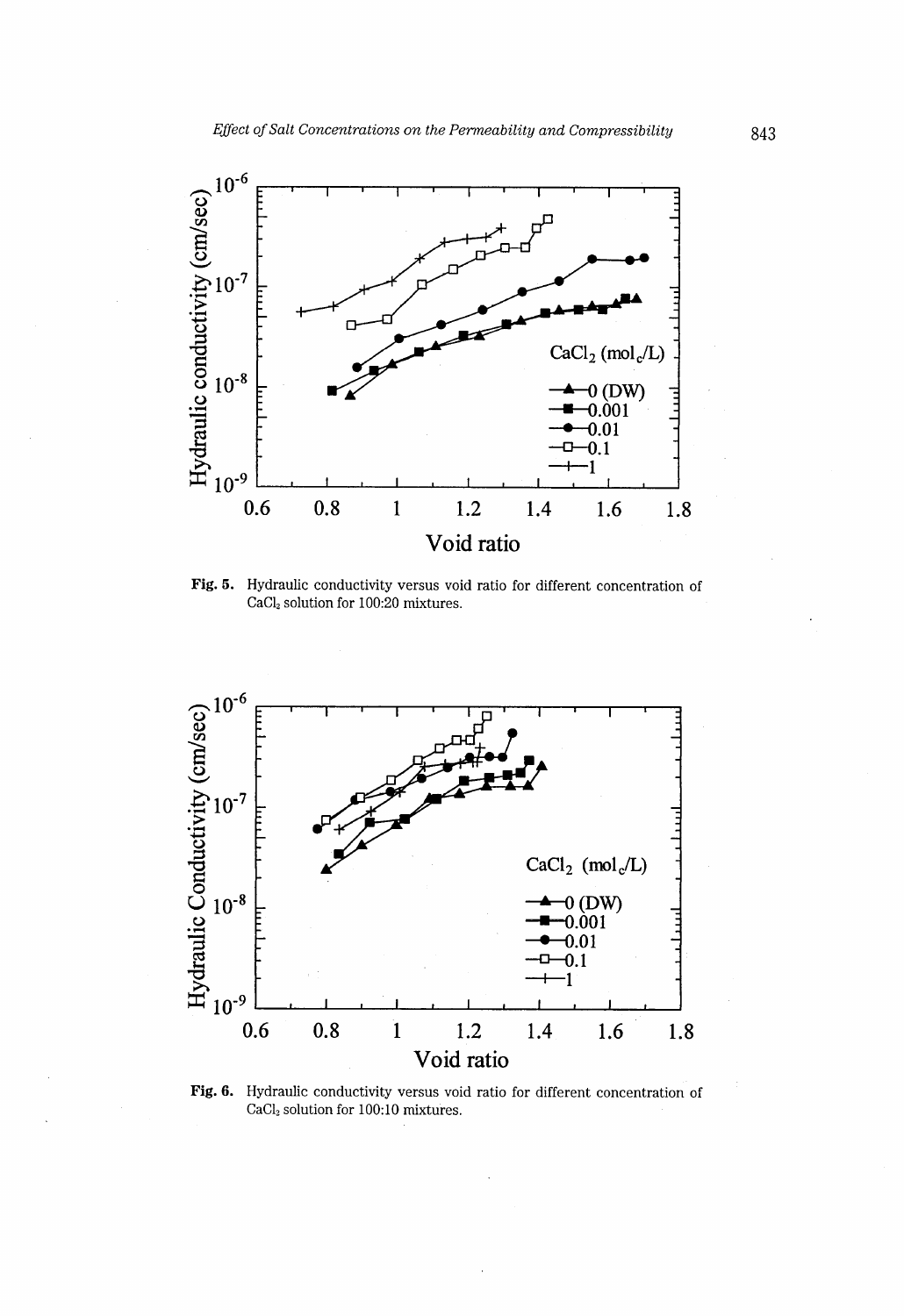lower, suggesting that the water flow was retarded by the development of a diffuse double layer. The change in  $k$  at a given void ratio was greater for the concentration above  $0.01 \,\mathrm{mol}_c/L$  than below  $0.01 \,\mathrm{mol}_c/L$ .

The comparison between Figs. 3 and 4, and Figs. 5 and 6 show that  $k$  decreased to a greater extent for lower salt concentration when the relative proportion of the basalt soil and bentonite was changed from 100:10 to 100:20. With increasing salt concentration the difference in  $k$  between the 100:10 and 100:20 mixtures decreased. The ratio of  $k$  for the 100:10 mixture to that of the 100:20 mixture was in a range of 3.3 to 4 for O to 0.01 mol./L of salt solutions. With increasing salt concentration, this ratio decreased to 2.2-1.9 for 0.1 mol<sub>c</sub>  $/L$  and 1.2-1.0 for 1 mol<sub>c</sub>  $/L$  salt solution. Figure 1 shows a similar trend for the liquid limit of the two mixtures with different NaC1 and CaCl, concentrations. The comparisons between the Figs. 3 and 5, and Figs. 4 and 6 show that at a given concentration the 100:10 and 100:20 mixtures with CaCl<sub>2</sub> solution exhibit higher  $k$  value than the mixture with NaCl solution. The higher  $k$  for CaCl<sub>2</sub> is due to the less swelling and higher flocculation of bentonite in the mixtures. These figures also show that the change in the permeability due to change in the concentration is higher for NaCl than for CaCl<sub>2</sub> solutions. Similar observations were reported by Quirk and Schofield (1955) and by Mesri and Olson (1971).

| Salt<br>concentration<br>(molc/L) | Hydraulic conductivity (cm/sec) |                      |                      |                      |  |
|-----------------------------------|---------------------------------|----------------------|----------------------|----------------------|--|
|                                   | $100:20$ mixture                |                      | $100:10$ mixture     |                      |  |
|                                   | NaCl                            | CaCl <sub>2</sub>    | NaCl                 | CaCl <sub>2</sub>    |  |
| $0$ (DI water)                    | $2.5 \times 10^{-8}$            | $2.5 \times 10^{-8}$ | $6.6\times10^{-8}$   | $6.6 \times 10^{-8}$ |  |
| 0.001                             | $3.1 \times 10^{-8}$            | $2.6 \times 10^{-8}$ | $8.8 \times 10^{-8}$ | $7.2 \times 10^{-8}$ |  |
| 0.01                              | $4.3 \times 10^{-8}$            | $4.2 \times 10^{-8}$ | $1.6 \times 10^{7}$  | $1.4 \times 10^{-7}$ |  |
| 0.1                               | $1.3 \times 10^{-7}$            | $1.2 \times 10^{-7}$ | $1.9 \times 10^{-7}$ | $1.8 \times 10^{-7}$ |  |
|                                   | $2.3 \times 10^{-7}$            | $2.4 \times 10^{-7}$ | $1.8 \times 10^{-7}$ | $1.6 \times 10^{-7}$ |  |

Table 2. Hydraulic conductivity for salt solutions of different concentrations at the void ratio corresponding to maxirnum dry density

The hydraulic conductivities for the mixtures permeated with water at the void ratio corresponding to the maximum dry density are tabulated in Table 2. It is seen that  $k$ increases with increasing salt concentration. For the 100:20 mixture, k for  $1 \text{ mol}_c/L$ solution was almost 10 times as high as for the DI water. The table also shows that  $k$ increased marginally when the salt concentration was raised from O to 0.01 mol. /L but with a further increase in salt concentration  $k$  increased significantly. This rapid change in k with increasing salt concentration beyond  $0.01 \text{ mol}_{\epsilon}/\text{L}$  is due to a significant decrease in interlayer swelling (Norrish and Quirk,  $1954$ ). The data for the  $100:10$  mixture show that k was unaffected when the salt concentration increased from 0.01 to 1 mol.  $/L$ .

#### Compressibility

The compressibility of fine grained soil depends not only on the mechanical properties of the constituent clay minerals but also on the physiochemical properties of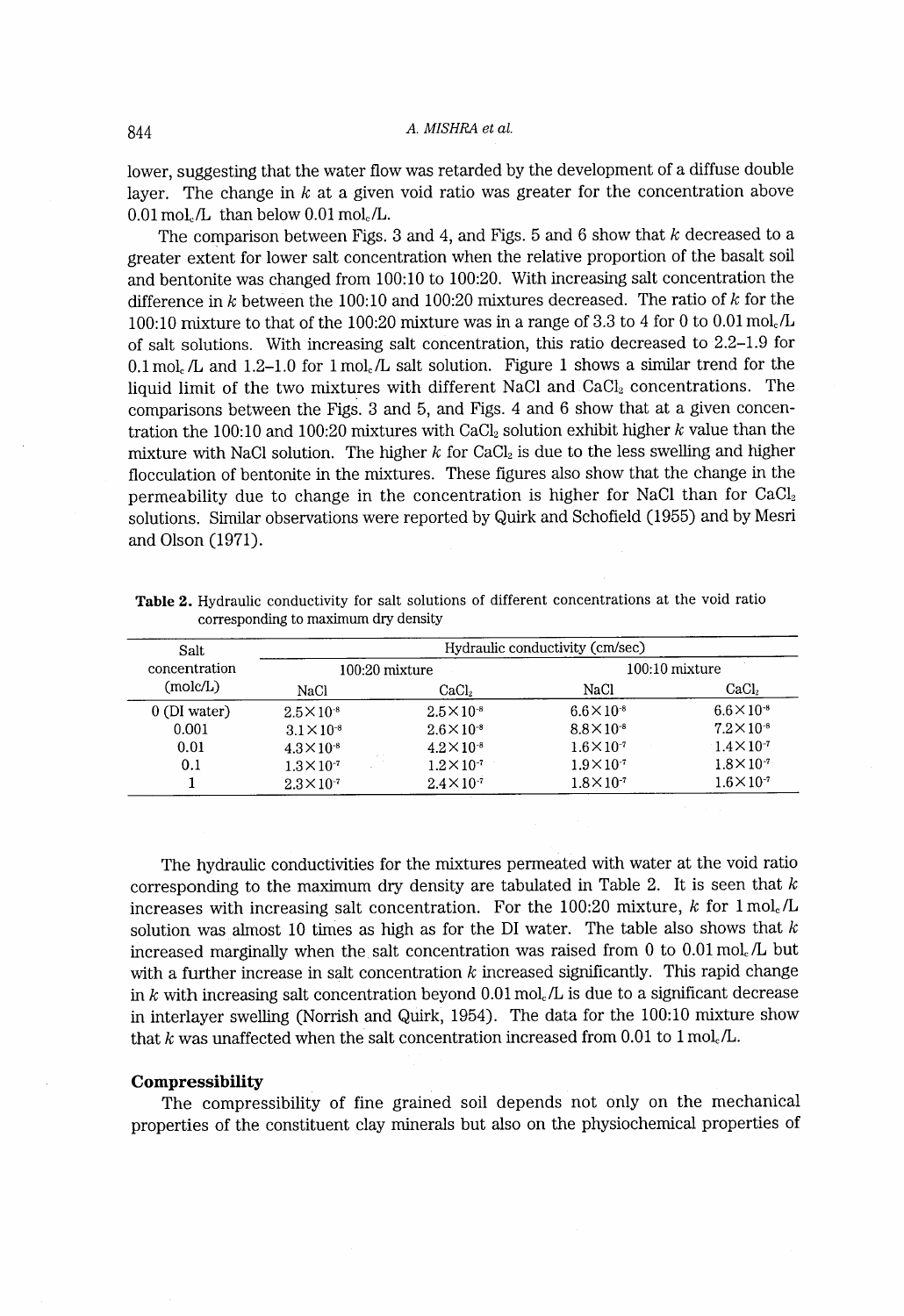the pore fluid like cation valency and salt concentration (Bolt, 1956). Figures 7 to 10 show the effects of salt concentration (NaC1 and CaC12) on the compressibility of 100:10 and 100:20 soil-bentonite mixtures. These plots show that the compression curves are dependent on the salt concentration as well as on the type of cation, suggesting pronounced effect of the diffuse double layer on the compressibility behaviour. For less concentrated pore fluid, the compression can be seen from the initial portion of the curves and they look like a virgin compression curve for the entire range of loading. Decrease in the void ratio due to an increase in the overburden pressure was greater for the mixtures with less concentration salt. The overall compression decreased with increasing salt concentration. The mixtures with less salt concentration exhibited higher void ratios until a higher pressure was reached. These can be attributed to the reduction in diffuse double layer thickness due to an increase in the salt concentration (Olson and Mesri, 1970; Sridharan et al., 1973; Mitchell, 1976). The comparisons between Figs. 7 and 8, and Figs. 9 and 10 show that an increase in the proportion of bentonite in the mixture led to an increase in the compressibility. The effect of salt concentration on the compressibility was of less extent for'the 100:10 mixture than for the 100:20 mixture. This trend was similar to that observed for the hydraulic conductivity. Figures 7 and 9 show that the mixtures with 0, 0.001 and  $0.01 \text{ mol}_c/L$  give similar compression curves. With a further increase in the salt concentration, the compressibility changed significantly.



Fig. 7. Pressure versus void ratio for different concentration of NaCl solution for 100:20 mixtures.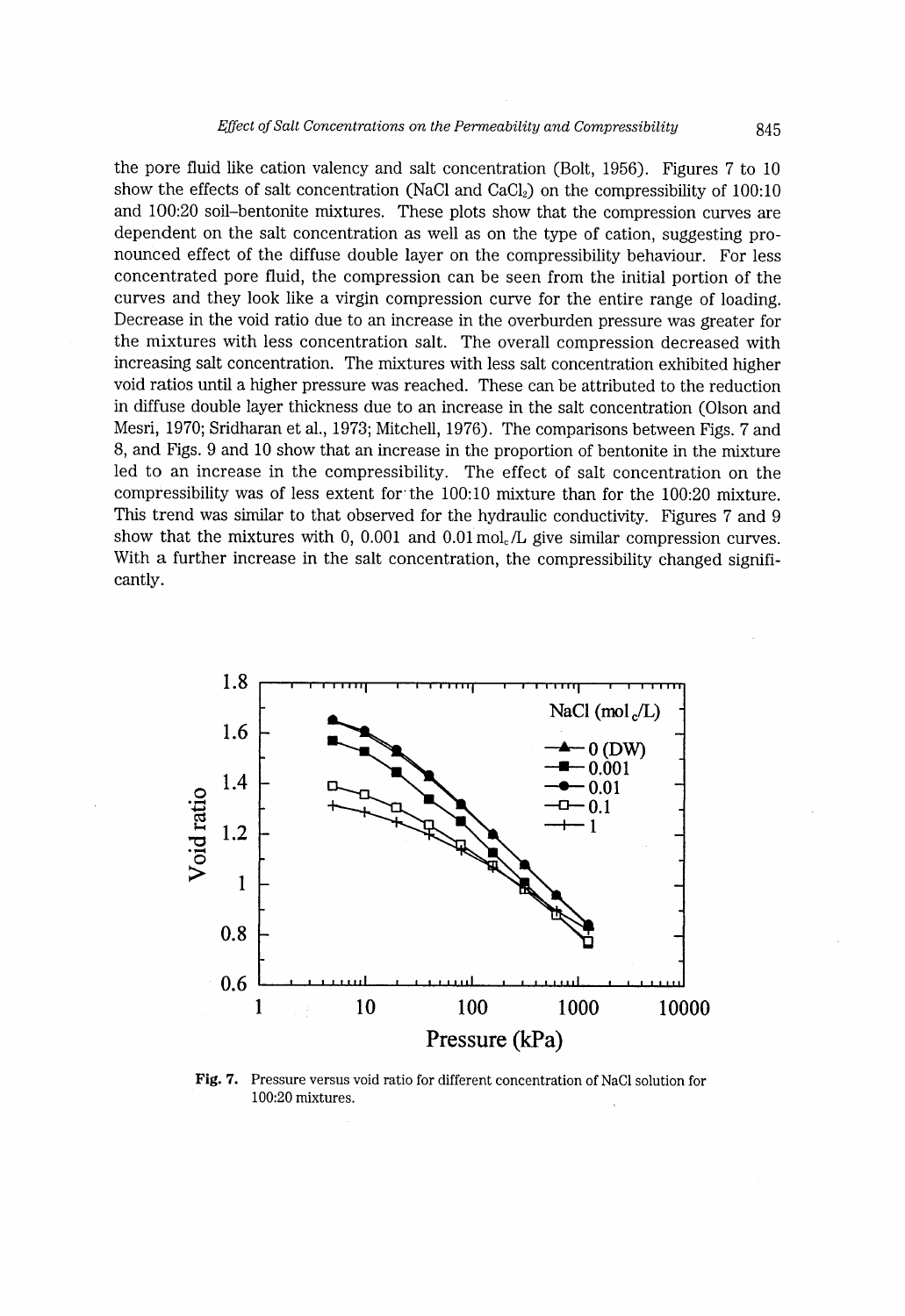

Fig. 8. pressure versus void ratio tor different concentration ot Nacl sotution tor  $100:10$  mixtures.



Fig. 9. Pressure versus void ratio for different concentration of CaC12 solution for 100:20 mixtures.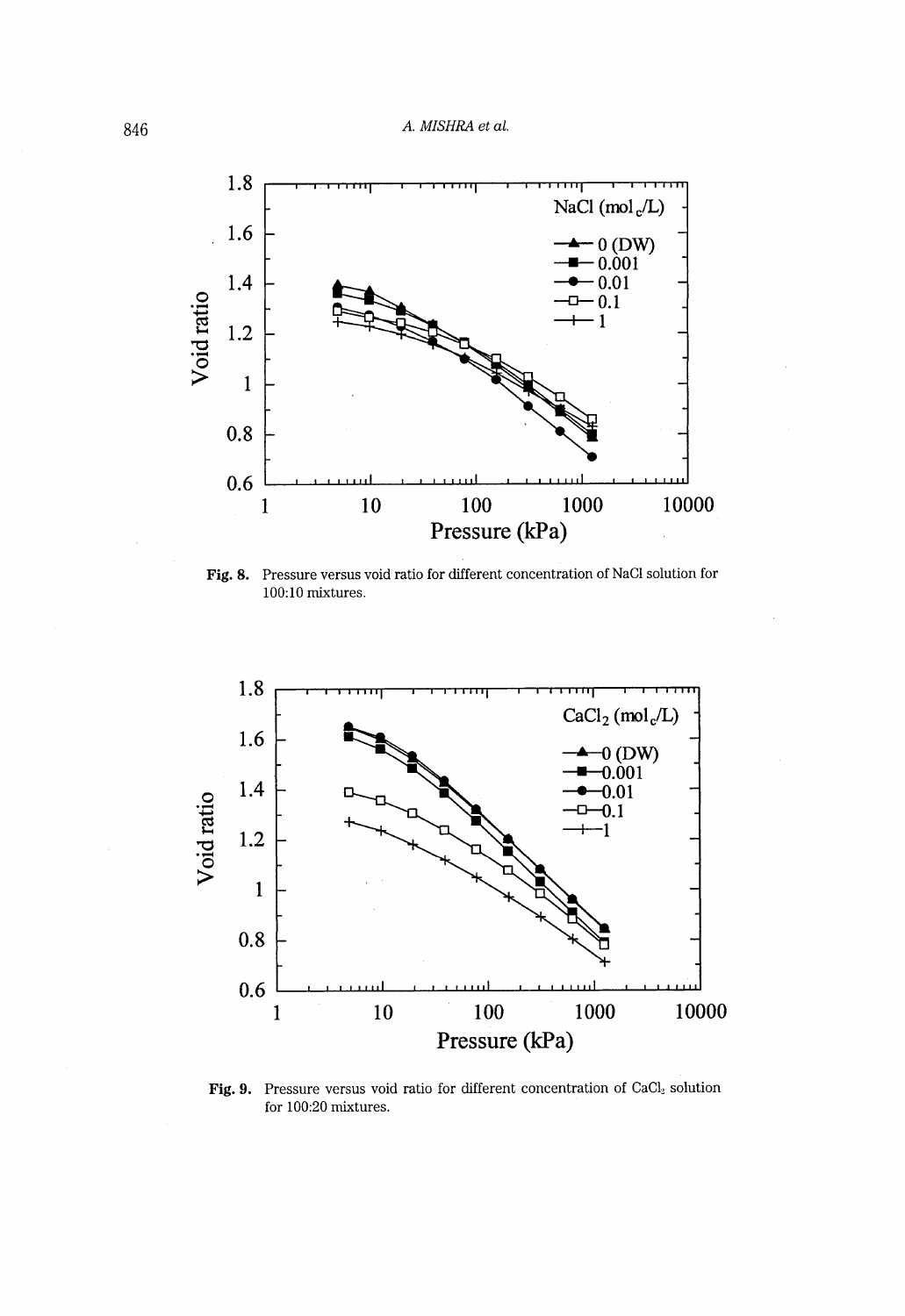

Fig. 10. Pressure versus void ratio for different concentration of  $CaCl<sub>2</sub>$  solution for 100:10 mixtures.

| Salt<br>concentration<br>(mol./L) | Compression index (Cc) |                   |                  |                   |
|-----------------------------------|------------------------|-------------------|------------------|-------------------|
|                                   | 100:20 mixture         |                   | $100:10$ mixture |                   |
|                                   | NaCl                   | CaCl <sub>2</sub> | NaCl             | CaCl <sub>2</sub> |
| $0$ (DI water)                    | 0.361                  | 0.361             | 0.291            | 0.291             |
| 0.001                             | 0.355                  | 0.341             | 0.276            | 0.272             |
| 0.01                              | 0.343                  | 0.353             | 0.257            | 0.265             |
| 0.1                               | 0.263                  | 0.237             | 0.196            | 0.201             |
|                                   | 0.233                  | 0.231             | 0.184            | 0.195             |

Table 3. Effect of salt concentration on compression index (Cc)

Table 3 shows that with increasing salt concentration the compression index (Cc) decreased. This decrease was prominent beyond a concentration  $0.01 \text{ mol}_c/L$ , indicating a significant reduction in the thickness of the diffuse double layer beyond a concentration of  $0.01$  mol. *L* (Mathew and Rao, 1997). The table also shows that increasing in the proportion of bentonite in the mixture caused an increase in Cc.

### SUMMARY AND CONCLUSION

The consolidation tests were performed on the mixtures of basalt soil and bentonite in the proportion of 100:10 and 100:20 to evaluate the effect of salt on the permeability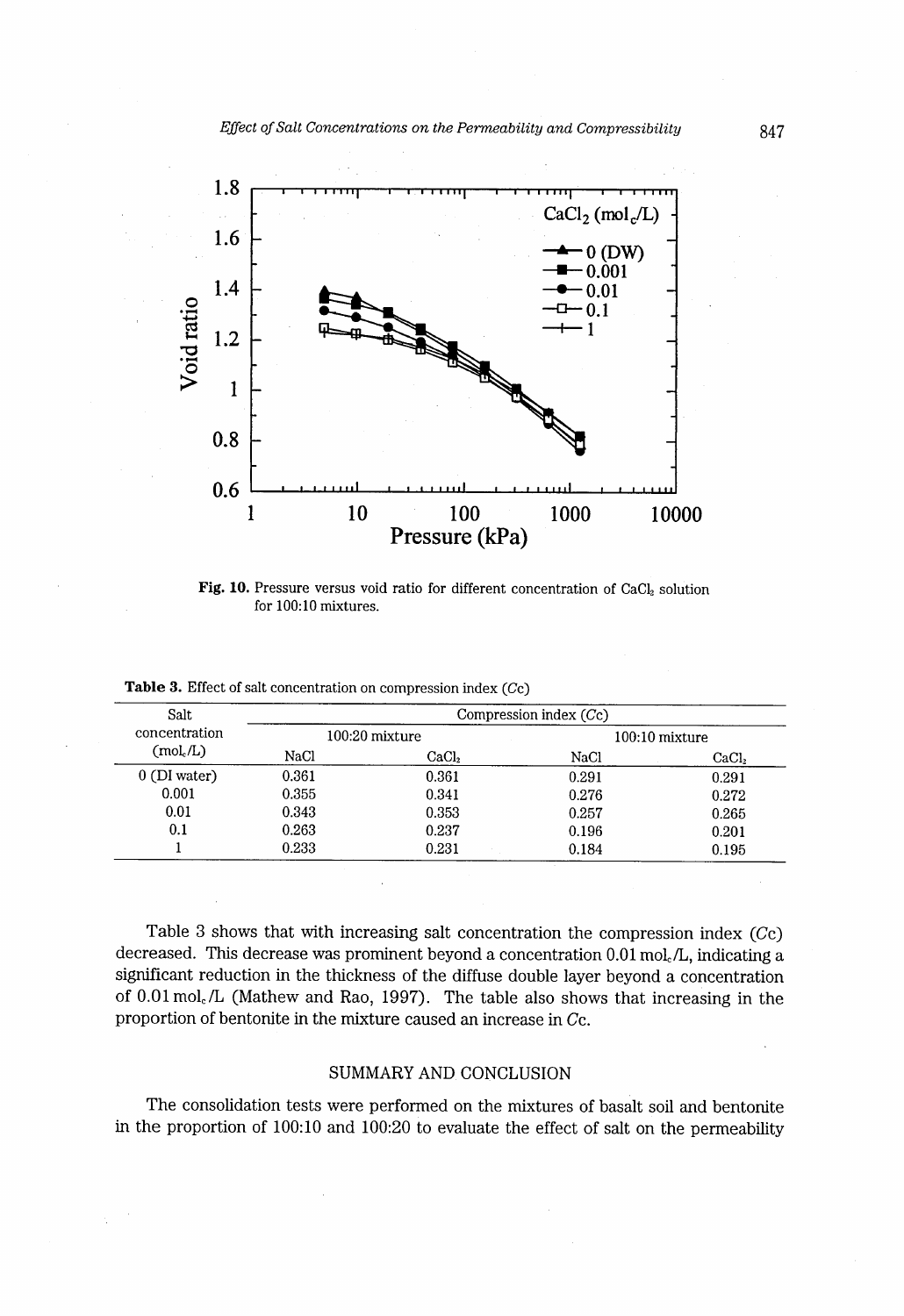and compressibility of the soil mixtures. The test results demonstrated that the salt concentration has pronounced effects on the permeability and compression of the soil mixtures, and the extent of change in the hydraulic conductivity and compression parameters was different according to the salt concentration range. The salt concentration effects were found to be more pronounced for the composition with higher bentonite percentage .

When the salt concentration was increased from 0 to  $0.01 \text{ mol}_c/L$ , there was a marginal change in both hydraulic conductivity and compressibility, but increased significantly with further increase in salt concentration for both NaCl and CaCl<sub>2</sub>. The hydraulic conductivity at a given void ratio exhibited slight increase in a range of 0 to 0.01 mol.  $/L$ but significant increase in a higher salt concentration range.

The compression index decreased with increasing salt concentration, and the change was small in a range of 0 to  $0.01$  mol<sub>c</sub>/L while it was significant for further increase of salt concentration. The trend for the change in the compression index by salt concentration agreed with that for the liquid limit, where the liquid lirnit of the complexes decreased with increasing salt concentration of both NaCl and CaCl<sub>2</sub>.

#### REFERENCES

- Bolt, G. H. 1956 Physico-chemical analysis of the compressibility of pure clays. Geotechnique, 6(1): 86-93
- Budhu, M. 1991 The permeability of the soils with organic fluids. Canadian Geotechnical Journal 28: 140-147
- Casagrande, A. and Fadum, R. E. 1944 Notes on soil testing for engineering purposes: Soil Mech. Series No. 8 Harvard Graduate School of Engineering.
- Daniel, D. 1994 State-of-the-art: Laboratory hydraulic conductivity tests for saturated soils. Hydraulic conductivity and waste contaminant transport in the soil, STP 1142, D. Daniel and S. Trautwein, eds., ASTM, West Conshohocken. Pa., 30-78
- Gleason, M., Daniel, D. E. and Eykholt, G. R. 1997 Calcium and sodium bentonite for hydraulic containment applications. Journal of Geotechnical and Geoenvironmental Engineering ASCE, 123(5): 438~145
- Ho Young Jo, Takeshi Katsumi, Craig H. Benson and Tuncer B. Edil 2001 Hydraulic conductivity and swelling of nonprehydrated GCLS permeated with single-species salt solutions. Journal of Geotechnical and Geoenvironmental Engineering ASCE, 127(7): 557-567
- Madsen, F. T. 1994 Clays and synthetic liners-durability against pollutant attack. In Proceedings of the 13<sup>th</sup> International Conference on Soil Mechanics and Foundation Engineering, New Delhi, 5: 287–288
- Mathew, K. and Narasimha Rao, N. 1997 Influence of cations on compressibility behavior of a marine clay. Journal of Geotechnical and Geoenvironmental Engineering ASCE, 123(11): 1071-1073
- Mesri, G., and Olsen, R. E 1971 Mechanisms controlling the permeability of clays. Clay and Clay Minerals, 19: 151-158
- Mesri, G., and Olsen, R. E 1971 Consolidation characteristics of montmorillonite. Geotechnique 21(4): 341~52

Mitchell, J. K. and Madson, F. T., 1987 Chemical effects on the clay hydraulic conductivity. In Geotechnical practice for waste disposal. American Society for Civil Engineers, New York, 87–116

Mitchell, J. K. 1976 Fundamentals of Soil Behavior. John & Wiley & Sons, Inc., New York

- Newland, P. L., and Alley, B. H. 1960 A study of consolidation characteristics of a clay. Geotechnique, lO: 62-74
- Norrish, K. and Quirk, J. 1954 Crystalline swelling of montmorillonite; use of electrolyte to control swelling. Nature, 173: 255-257
- Ohtsubo, M. Loretta, Y. Li, Yamaoka, S, Higashi, T 2004 Leachibility of heavy metals and salt from bottom ash. Proc. 5<sup>th</sup> Geoenvironmental Engineering Symposium, Japanese Geotechnical Society,